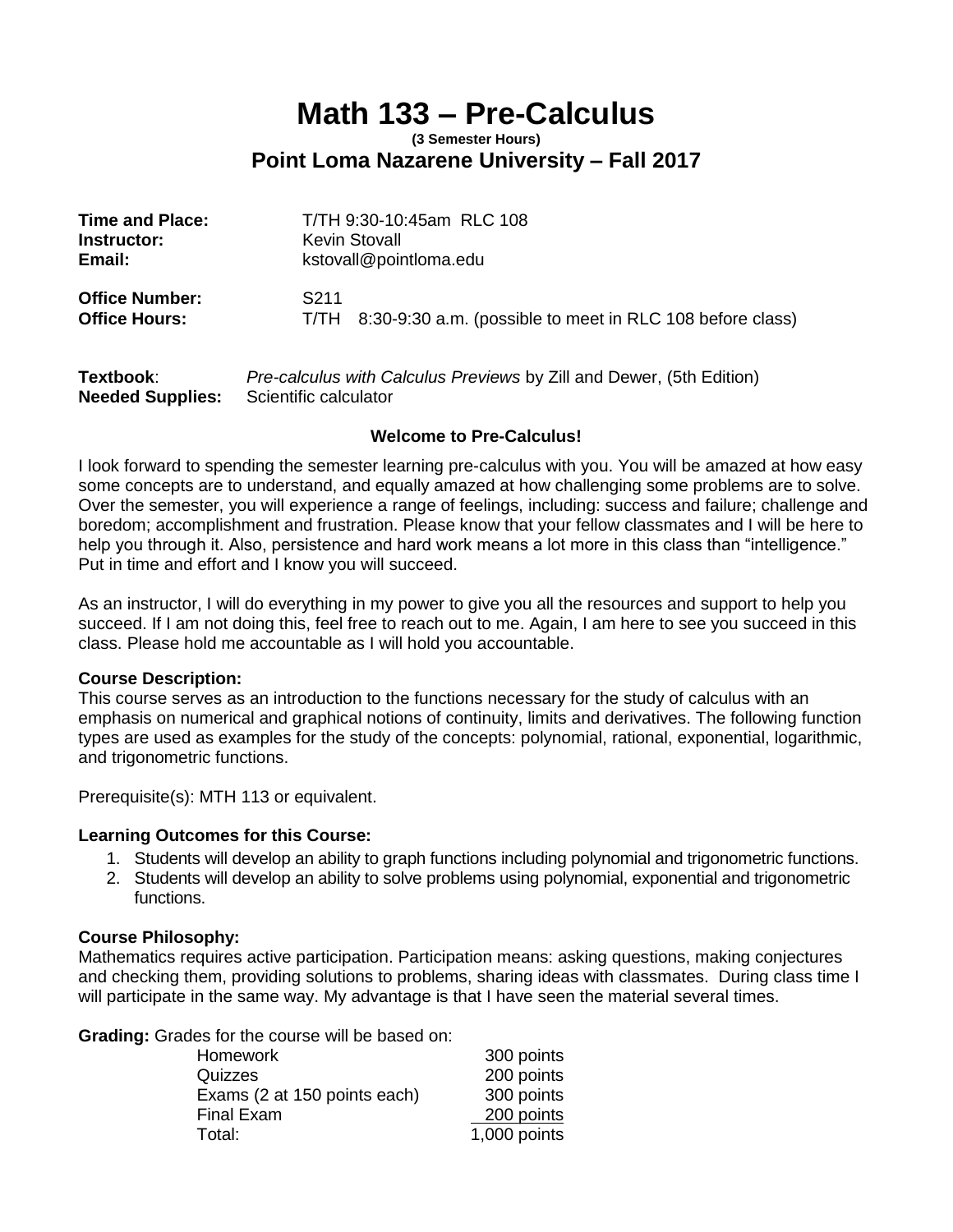**Homework (30%):** Homework will be assigned every week in class. A homework assignment is late if it is not received at the start of class on the due date. Late homework will be deducted 20% and may not be accepted after 1 week late. Please be sure that your homework is stapled together and the problems are in order. Homework will be scored on a combination of completeness and correctness. A random selection (the same for all people) of the problems will be graded on any homework assignment.

**Quizzes (20%):** Quizzes will include problems and questions from the homework, textbook readings, handouts, as well as material presented in class. Each quiz will let you know how well you are understanding the material we are covering and help to prepare you for the exams. If you miss a quiz you can schedule 1 make-up within a week of the missed quiz. I will also drop one of your lowest quiz scores.

**Tests (15% each) and Final Exam (20%):** Tests and the Final Exam will include problems and questions over material assigned in the text, readings and handouts, as well as material presented in class.

No examination shall be missed without prior consent by me or a well documented emergency beyond your control. A score of zero will be assigned for an examination that is missed without prior consent or a well documented emergency beyond your control. The examination schedule is included in the daily schedule. I do not intend to accept excuses such as poor communication with parents, benefactors, sport team sponsors and/or travel agents.

#### **Final Exam Date and Time:**

The final exam date and time is set by the university at the beginning of the semester and may not be changed by the instructor. This schedule can be found on the university website and in the course calendar. No requests for early examinations will be approved. Only in the case that a student is required to take three exams during the same day of finals week, is an instructor authorized to consider changing the exam date and time for that particular student.

| The Final Exam is COMPREHENSIVE                 |  |
|-------------------------------------------------|--|
| Tuesday, December 12th, 2017, 10:30am-1:00 p.m. |  |
|                                                 |  |

**Grading Scale**: Course grades will be assigned according to the following scale:

| <b>Grading Scale in percentages</b> |   |  |                                                                                                                      |
|-------------------------------------|---|--|----------------------------------------------------------------------------------------------------------------------|
|                                     | в |  |                                                                                                                      |
|                                     |   |  | $(87.5, 90)$ $(77.5, 80)$ $(67.5, 70)$                                                                               |
|                                     |   |  | $[92.5, 100]$ $[82.5, 87.5]$ $[72.5, 77.5]$ $[62.5, 67.5]$                                                           |
|                                     |   |  | $\vert\text{-}\vert$ [90, 92.5) $\vert\vert$ [80, 82.5) $\vert\vert$ [70, 72.5) $\vert\vert$ [60, 62.5) $\vert\vert$ |

**Cell Phones:** Turn off any cell phone, electrical devices or things that are distracting while you are in class. Also, do not text or work on other classes while in class (to do so is disrespectful to me and your classmates) and it is not the best use of class time.

**General Advice:** The key to success in this class is to attend lectures regularly and do your homework. You learn mathematics by doing it yourself. You should expect to spend approximately two hours outside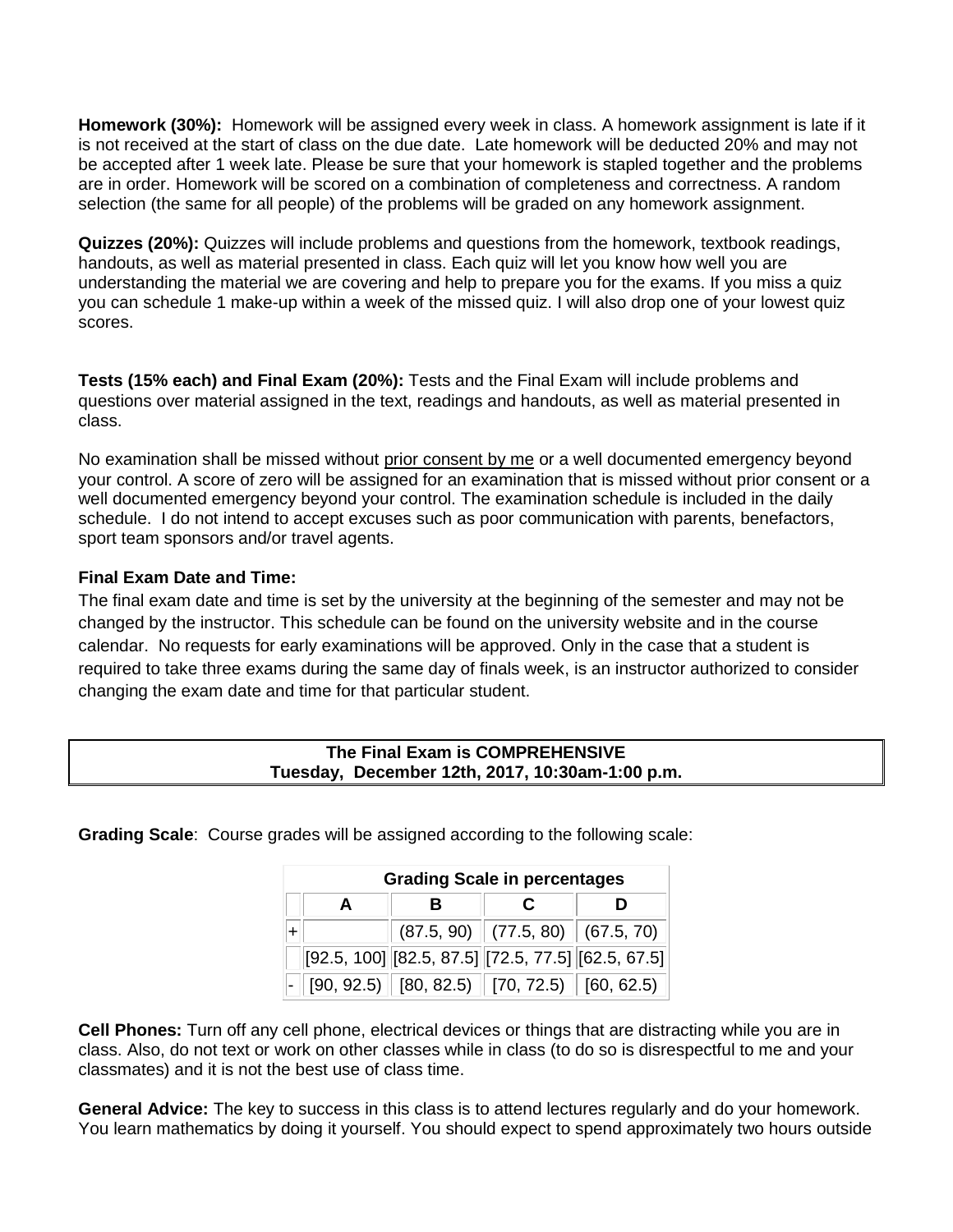of class for every one hour in class working on homework and going over concepts. When doing homework, please note it is normal to not be able to do every problem correct on the first attempt. Do not be discouraged, instead seek help.

### **University Mission:** ~ Teach ~ Shape ~ Send

Point Loma Nazarene University exists to provide higher education in a vital Christian community where minds are engaged and challenged, character is modeled and formed, and service becomes an expression of faith. Being of Wesleyan heritage, we aspire to be a learning community where grace is foundational, truth is pursued, and holiness is a way of life.

#### **Department Mission:**

The Mathematical, Information, and Computer Sciences department at Point Loma Nazarene University is committed to maintaining a curriculum that provides its students with the tools to be productive, the passion to continue learning, and Christian perspectives to provide a basis for making sound value judgments.

#### **Attendance:**

Attendance is expected at each class session. In the event of an absence you are responsible for the material covered in class and the assignments given that day.

Regular and punctual attendance at all classes is considered essential to optimum academic achievement. If the student is absent from more than 10 percent of class meetings, the faculty member can file a written report which may result in de-enrollment. If the absences exceed 20 percent, the student may be de-enrolled without notice until the university drop date or, after that date, receive the appropriate grade for their work and participation. See

[http://catalog.pointloma.edu/content.php?catoid=24&navoid=1581#Class\\_Attendance](http://catalog.pointloma.edu/content.php?catoid=24&navoid=1581#Class_Attendance) in the Undergraduate Academic Catalog.

#### **Class Enrollment:**

It is the student's responsibility to maintain his/her class schedule. Should the need arise to drop this course (personal emergencies, poor performance, etc.), the student has the responsibility to follow through (provided the drop date meets the stated calendar deadline established by the university), not the instructor. Simply ceasing to attend this course or failing to follow through to arrange for a change of registration (drop/add) may easily result in a grade of F on the official transcript.

#### **Academic Accommodations:**

If you have a diagnosed disability, please contact PLNU's Disability Resource Center (DRC) within the first two weeks of class to demonstrate need and to register for accommodation by phone at 619-849- 2486 or by e-mail at [DRC@pointloma.edu.](mailto:DRC@pointloma.edu) See [Disability Resource Center](http://www.pointloma.edu/experience/offices/administrative-offices/academic-advising-office/disability-resource-center) for additional information. For more details see the PLNU catalog:

[http://catalog.pointloma.edu/content.php?catoid=24&navoid=1581#Academic\\_Accommodations](http://catalog.pointloma.edu/content.php?catoid=24&navoid=1581#Academic_Accommodations)

Students with learning disabilities who may need accommodations should discuss options with the instructor during the first two weeks of class.

#### **Academic Honesty:**

Students should demonstrate academic honesty by doing original work and by giving appropriate credit to the ideas of others. Academic dishonesty is the act of presenting information, ideas, and/or concepts as one's own when in reality they are the results of another person's creativity and effort. A faculty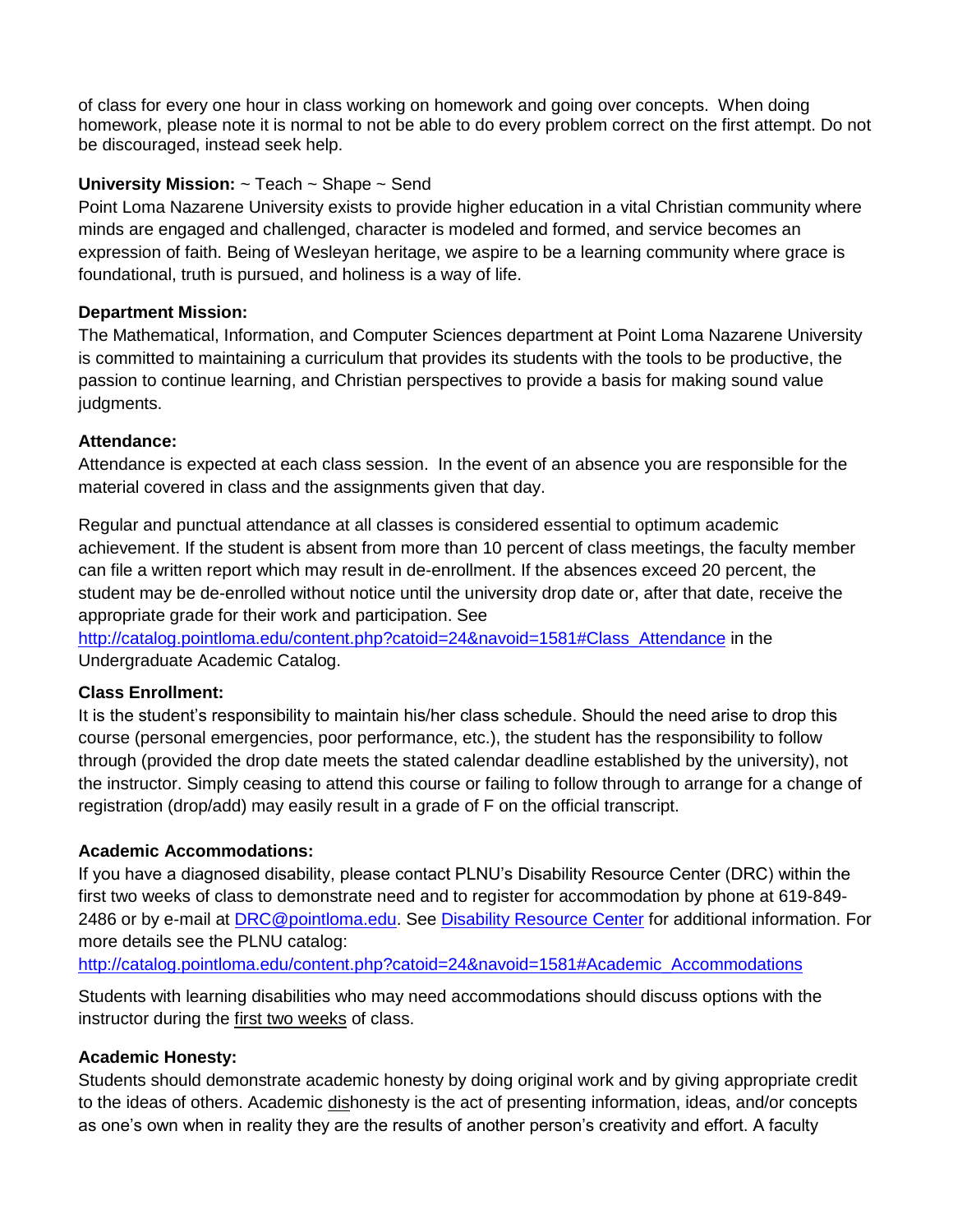member who believes a situation involving academic dishonesty has been detected may assign a failing grade for that assignment or examination, or, depending on the seriousness of the offense, for the course. Faculty should follow and students may appeal using the procedure in the university Catalog. See [http://catalog.pointloma.edu/content.php?catoid=24&navoid=1581#Academic\\_Honesty](http://catalog.pointloma.edu/content.php?catoid=24&navoid=1581#Academic_Honesty) for definitions of kinds of academic dishonesty and for further policy information.

#### **Copyright Protected Materials:**

Point Loma Nazarene University, as a non-profit educational institution, is entitled by law to use materials protected by the US Copyright Act for classroom education. Any use of those materials outside the class may violate the law.

#### **Credit Hour:**

In the interest of providing sufficient time to accomplish the stated course learning outcomes, this class meets the PLNU credit hour policy for an 3 unit class delivered over 15 weeks. Specific details about how the class meets the credit hour requirements can be provided upon request.

#### **Sources of Help:**

- 1. Me. If you have questions, ask me. See office hours.
- 2. Other classmates. Form study groups! Work together!
- 3. Drop in math tutoring. See me for schedule.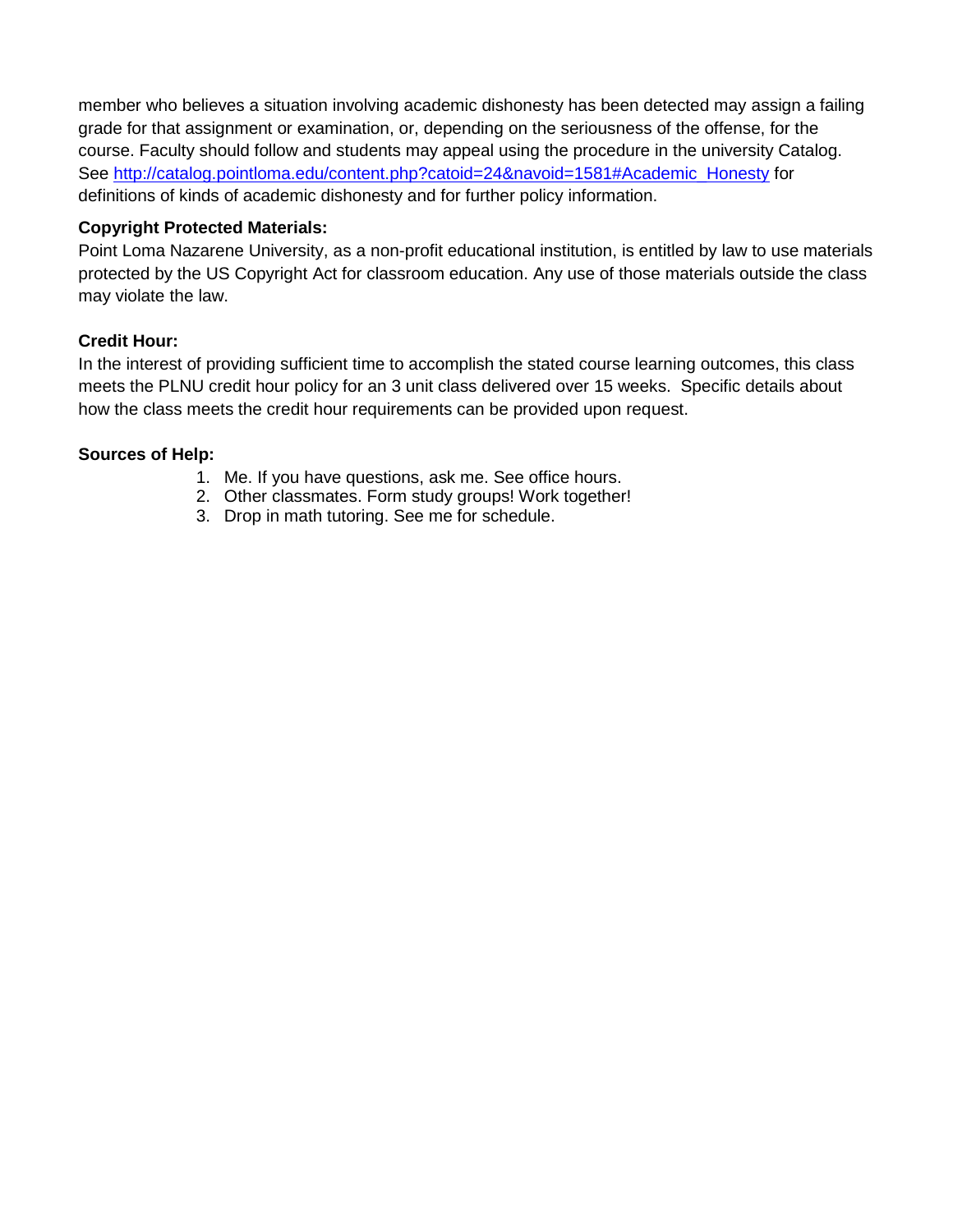## **Class Schedule,** subject to change

| Week           | Day           | Tuesday                                                                         | Thursday                                          |  |
|----------------|---------------|---------------------------------------------------------------------------------|---------------------------------------------------|--|
| 1              | Aug 29, 31    | No Class<br>(Monday Schedule)                                                   | Introduction to the Class<br>Sections 1.1 and 1.2 |  |
| 2              | Sept 5, 7     | Sections 1.3 and 1.4                                                            | Sections 1.4 and 1.5                              |  |
| $\overline{3}$ | Sept 12, 14   | Sections 2.1 and 2.2                                                            | Sections 2.2 and 2.3                              |  |
| $\overline{4}$ | Sept 19, 21   | Sections 2.4 and 2.5                                                            | Sections 2.5 and 2.6                              |  |
| 5              | Sept 26, 28   | Sections 2.7 and 2.8                                                            | Sections 2.8 and 2.9                              |  |
| 6              | Oct 3, 5      | Sections 3.1 and 3.2                                                            | Sections 3.3 and 3.4                              |  |
| $\overline{7}$ | Oct 10, 12    | Sections 3.5 and 3.6                                                            | Exam #1 Review                                    |  |
| 8              | Oct 17, 19    | Exam #1                                                                         | Sections 4.1 and 4.2                              |  |
| 9              | Oct 24, 26    | Sections 4.3 and 4.4                                                            | Sections 4.4 and 4.5                              |  |
| 10             | Oct 31, Nov 2 | Sections 4.6 and 4.7                                                            | Sections 4.7 and 4.8                              |  |
| 11             | Nov 7, 9      | Sections 5.1 and 5.2                                                            | Sections 5.3 and 5.4                              |  |
| 12             | Nov 14, 16    | Exam #2 Review                                                                  | Exam $#2$                                         |  |
| 13             | Nov 21, 23    | Sections 6.1 and 6.2                                                            | <b>Thanksgiving Recess</b>                        |  |
| 14             | Nov 28, 30    | Sections 6.3 and 6.4                                                            | Sections 8.1 and 8.2                              |  |
| 15             | Dec 5, 7      | Sections 10.1 and 10.2                                                          | <b>Review for Final Exam</b>                      |  |
| <b>Finals</b>  | <b>Dec 12</b> | <b>Comprehensive Final Exam</b><br>Tuesday December 12th, from 10:30am - 1:00pm |                                                   |  |